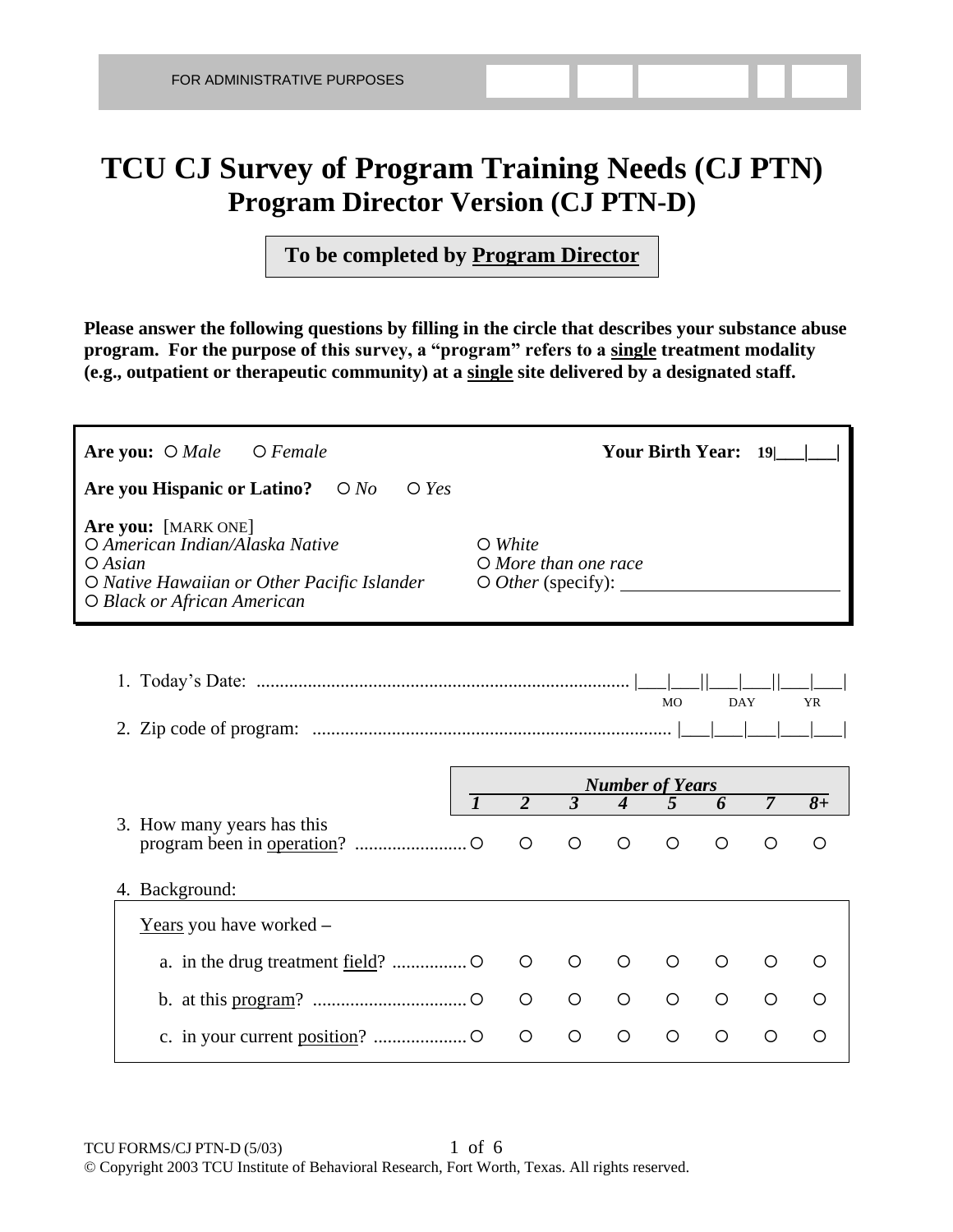#### **DESCRIPTION OF PROGRAM**

- **5**. Which of the following best describes this program? (MARK ONE)
	- *Intensive outpatient 9 or more hours of structured programming per week (non-methadone)*
	- *Outpatient services less than 9 hours of structured programming per week (non-methadone)*
	- *Outpatient methadone*
	- *Therapeutic community*
	- *Inpatient/residential*
	- *Halfway house/work release*
	- *Intensive supervision/revocation*
	- *Other (please specify)*

#### 6. Which one category best describes the primary setting of this program? (MARK ONE)

- *County Jail State Jail*
- *State Prison*
- *Federal Prison*
- *Parole*
- *Probation*
- *Drug Court*
- *Other (please specify)*
- 7. Location of facility/program: (MARK ONE) *Rural Suburban Urban*
	-

- 8. Program provider/ownership: (MARK ONE)
	- *Private for profit Federal Bureau of Prisons*
	- *Private not for profit Local, county, or community government*
	- *O Public not for profit*  $\overline{O}$  *O Other (please specify)*
	- *State government*
	- *Tribal government*
- 9. Type of substance abuse problems treated: (MARK ONE)
	- *Alcohol problems only*
	- *Drug problems only*
	- *Both alcohol and drug problems*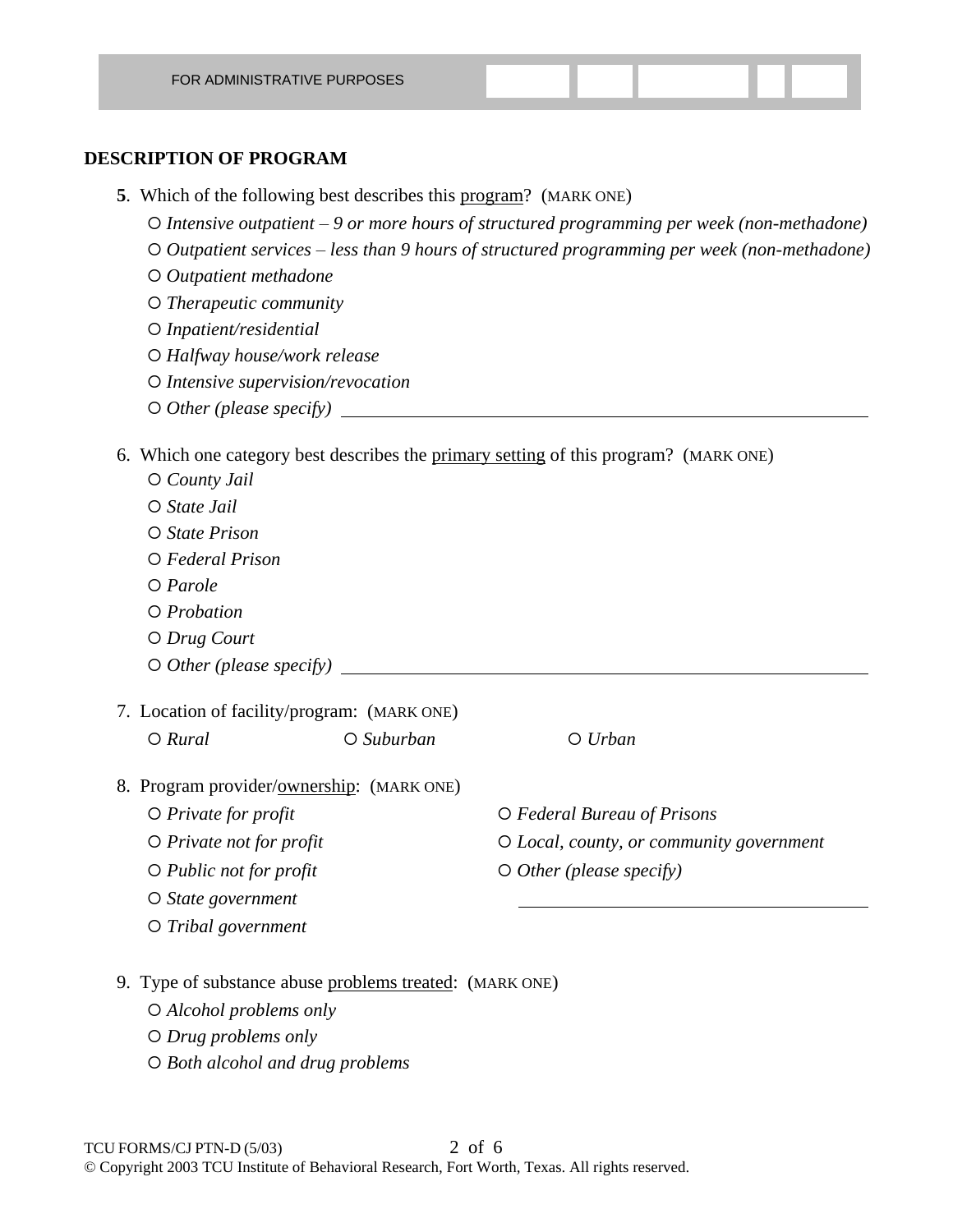10. Is this program/facility accredited or licensed by –

| a. Joint Commission on Accreditation of Healthcare                                 |  |
|------------------------------------------------------------------------------------|--|
| b. Commission on Accreditation of Rehabilitation Facilities (CARF)? $O$ No $O$ Yes |  |
|                                                                                    |  |
|                                                                                    |  |
|                                                                                    |  |
|                                                                                    |  |
|                                                                                    |  |

### **STAFFING (for this program location)**

| 11. Current number of counselors: $\bigcirc$ 1 $\bigcirc$ 2-3 $\bigcirc$ 4-7 $\bigcirc$ 8-15 $\bigcirc$ > 15                          |  |  |
|---------------------------------------------------------------------------------------------------------------------------------------|--|--|
| 12. Average number of clients                                                                                                         |  |  |
| 13. Average number of<br>new admissions per month: $\bigcirc$ 1-10 $\bigcirc$ 11-20 $\bigcirc$ 21-30 $\bigcirc$ 31-40 $\bigcirc$ > 40 |  |  |
| 14. Average counselor caseload                                                                                                        |  |  |

|                                                                          | <b>Number of Counselors</b> |         |         |              |            |            |                |                 |
|--------------------------------------------------------------------------|-----------------------------|---------|---------|--------------|------------|------------|----------------|-----------------|
|                                                                          | $\boldsymbol{\theta}$       |         |         | $\mathbf{3}$ | 4          | 5          | 6              | $7+$            |
| Estimated number of counselors –<br>15.                                  |                             |         |         |              |            |            |                |                 |
|                                                                          |                             | O       | $\circ$ | $\bigcirc$   | ◯          | ◯          | ∩              | ∩               |
| b. who have <u>left</u> the program                                      |                             |         |         |              |            |            |                |                 |
|                                                                          |                             | $\circ$ | $\circ$ | ∩            | ∩          | $\bigcirc$ | ◯              | ∩               |
| c. with <u>less than 2 years</u> with program? $\circ$                   |                             | O       | O       | ◯            | ∩          | ◯          | ∩              | ∩               |
|                                                                          |                             | $\circ$ | O       | O            | O          | O          | ◯              | ∩               |
| e. with $10$ or more years with program? $\circ$                         |                             | $\circ$ | ◯       | $\bigcirc$   | $\bigcirc$ | $\bigcirc$ | $\bigcirc$     | ∩               |
| 16. Has there been a change in the following positions in the last year? |                             |         |         |              |            |            |                |                 |
|                                                                          |                             |         |         |              |            |            |                | $\bigcirc$ Yes  |
|                                                                          |                             |         |         |              |            |            | $\bigcirc$ Yes |                 |
|                                                                          |                             |         |         |              |            |            |                | $\bigcirc$ Yes  |
| $d_{\cdot}$                                                              |                             |         |         |              |            |            |                | Yes<br>$\Omega$ |

*e. Other management positions .......................................................................... No Yes*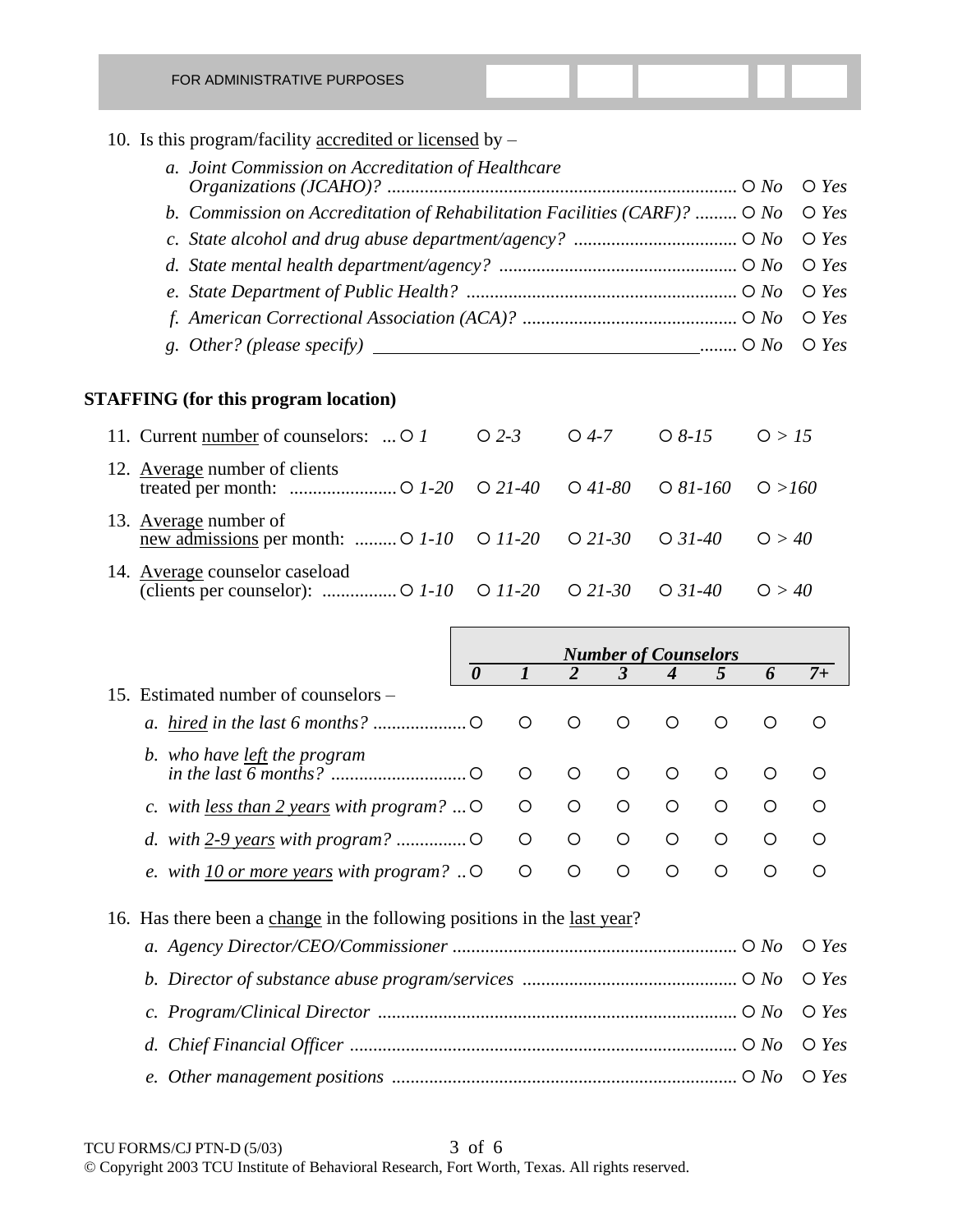|     |                                                                                        | <b>Disagree</b><br><b>Strongly</b><br>(I) | (2)     | Disagree Uncertain<br>(3) | Agree<br>(4) | Agree<br><b>Strongly</b><br>(5) |
|-----|----------------------------------------------------------------------------------------|-------------------------------------------|---------|---------------------------|--------------|---------------------------------|
|     | Your program needs additional guidance in -                                            |                                           |         |                           |              |                                 |
| 17. | documenting service needs of clients                                                   |                                           | O       | O                         | O            | O                               |
| 18. | tracking and evaluating performance                                                    |                                           | O       | O                         | O            | O                               |
| 19. | obtaining information that can document                                                |                                           | O       | $\circ$                   | O            | O                               |
| 20. | automating client records for billing                                                  |                                           | O       | $\circ$                   | $\circ$      | O                               |
| 21. | evaluating program staff performance                                                   |                                           | $\circ$ | $\circ$                   | $\circ$      | O                               |
| 22. | selecting new treatment interventions and<br>strategies for which program staff        |                                           | O       | $\circ$                   | $\circ$      | O                               |
| 23. | improving the recording and retrieval                                                  |                                           | O       | $\circ$                   | $\circ$      | O                               |
| 24. | generating timely "management" reports<br>on clinical, financial, and outcome data.  O |                                           | O       | $\circ$                   | $\circ$      | O                               |
|     | Your counseling staff needs more training for -                                        |                                           |         |                           |              |                                 |
| 25. | assessing client problems and needs.  O                                                |                                           | O       | $\circ$                   | $\circ$      | O                               |
|     | 26. increasing client participation                                                    |                                           | O       | O                         | O            | O                               |
| 27. |                                                                                        |                                           | O       | O                         | O            | O                               |
| 28. |                                                                                        |                                           | O       | O                         | O            | O                               |
| 29. |                                                                                        |                                           | O       | O                         | O            | O                               |
| 30. | improving client problem-solving skills.  O                                            |                                           | O       | O                         | O            | O                               |
| 31. | improving behavioral management                                                        |                                           | O       | O                         | O            | O                               |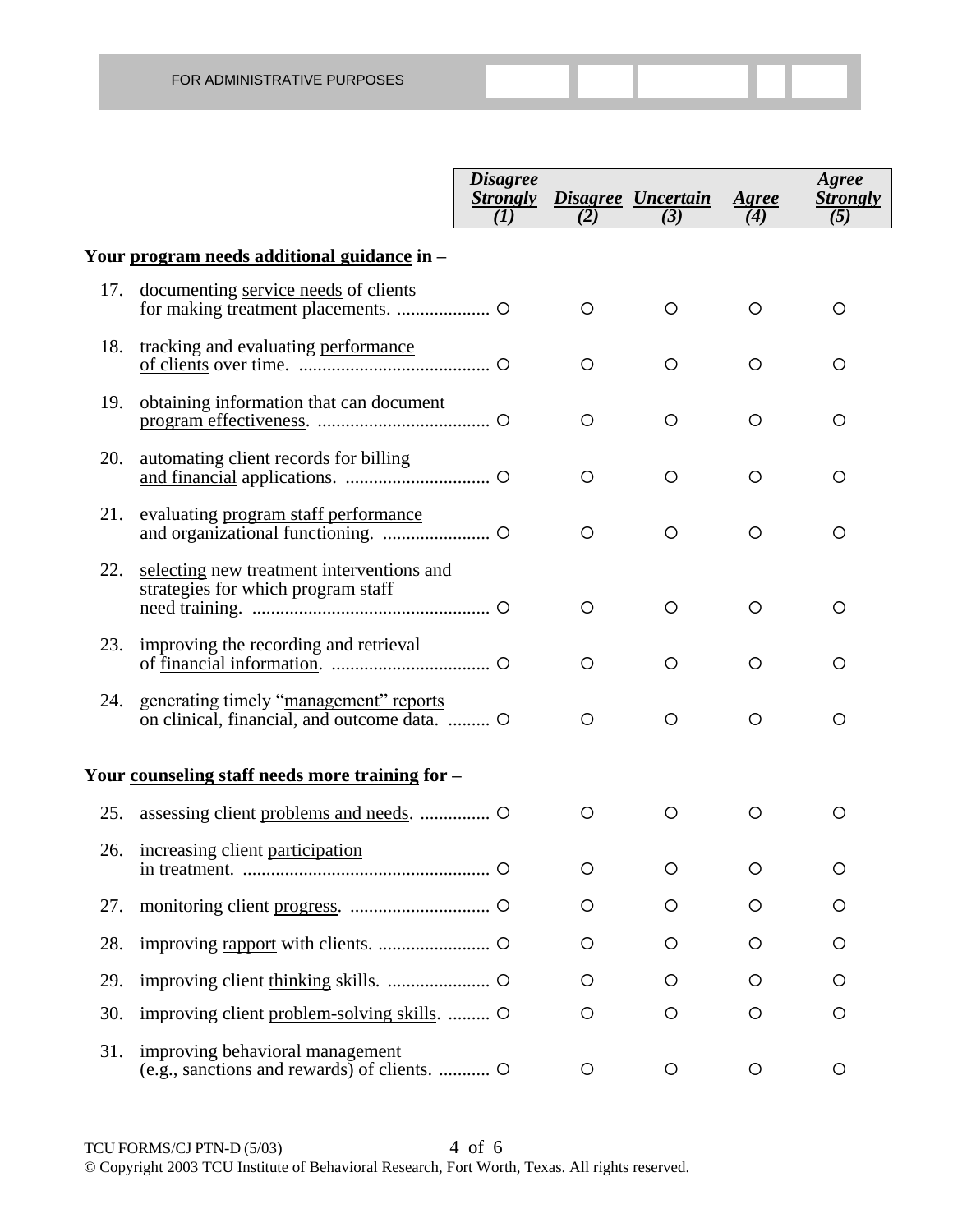|     |                                                                                          | <b>Disagree</b><br><b>Strongly</b><br>(I) | (2)     | Disagree Uncertain<br>(3) | Agree<br>(4) | Agree<br><b>Strongly</b><br>(5) |
|-----|------------------------------------------------------------------------------------------|-------------------------------------------|---------|---------------------------|--------------|---------------------------------|
| 32. | improving cognitive focus of clients                                                     |                                           | O       | O                         | $\circ$      | O                               |
| 33. |                                                                                          |                                           | O       | O                         | O            | O                               |
| 34. | working with staff in other units/agencies.  O                                           |                                           | O       | O                         | $\circ$      | $\circ$                         |
|     | <b>Current pressures to make</b><br>program changes come from –                          |                                           |         |                           |              |                                 |
| 35. |                                                                                          |                                           | $\circ$ | O                         | O            | $\circ$                         |
| 36. |                                                                                          |                                           | O       | O                         | O            | O                               |
| 37. |                                                                                          |                                           | O       | O                         | O            | O                               |
| 38. | agency board members/                                                                    |                                           | $\circ$ | O                         | O            | $\circ$                         |
| 39. |                                                                                          |                                           | O       | O                         | O            | $\circ$                         |
| 40. |                                                                                          |                                           | O       | O                         | O            | O                               |
| 41. |                                                                                          |                                           | O       | O                         | O            | $\circ$                         |
| 42. |                                                                                          |                                           | O       | O                         | O            | O                               |
|     | <b>Diagnostics and Billing Issues</b>                                                    |                                           |         |                           |              |                                 |
| 43. | Formal DSM diagnoses are necessary<br>for <u>documentation</u> of your program needs.  O |                                           | $\circ$ | O                         | O            | O                               |
| 44. | Formal DSM diagnoses are necessary for                                                   |                                           | O       | O                         | O            | O                               |
| 45. | Most of your program staff are adept at<br>using formal DSM diagnoses in                 |                                           | O       | O                         | O            | O                               |